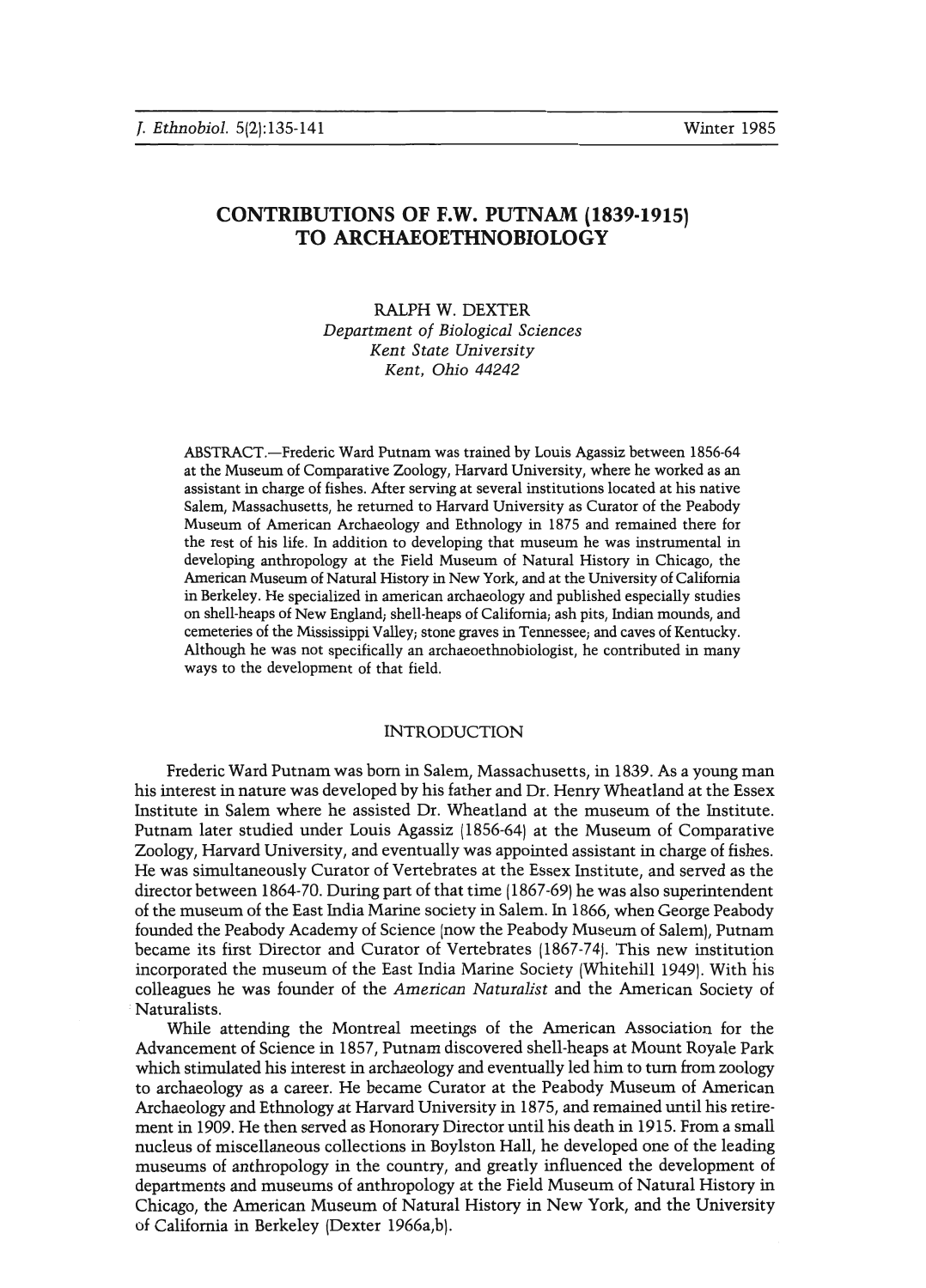#### CONTRIBUTIONS TO ARCHAEOETHNOBIOLOGY

Among other things, Putnam's published studies illustrate the utilization of biological resources by the North American aborigines. In addition to compiling data, he collected and preserved archaeological specimens and animal remains still in use for research at the Peabody Museum of Harvard University (pers. comm., Dr. Stephen Williams). Putnam's practice of saving biological specimens from archaeological sites, learned from his training in zoology under Agassiz, was one of his greatest contributions to a discipline not yet formalized. As a zoologist-turned-archaeologist, his viewpoint considered man as just another species, to be studied as a part of an over-all view of natural history. Two of Putnam's former associates paid tribute to this philosophy: Boas (1915) pointed out that Putnam applied the methods of natural history in all of his work, and Kroeber (1915:713) wrote that "He was early and remained to the last, a natural historian."

Castetter (1944) regarded ethnobiology as the relationship of primitive man to the total biological environment. Many define archaeoethnobiology as the study of relationships of living organisms to, and their utilization by, prehistoric cultures [i.e., aborigines). Selected portions of some of the reports and papers by Putnam cited here have been reprinted by Phillips (1973) and Williams (1973). No attempt will be made here to reiterate the details given in the various publications, which can be consulted for such information. The present paper indicates only the scope of organisms important in the life of certain groups of non-industrial men in North America. Putnam did not seek out biological artifacts exclusively; in one sense they were often a by-product of his investigations, but 'they always indicated the relation of man to nature.

Following is a brief summary of Putnam's contributions with a reasonably complete bibliography of his works pertaining to archaeoethnobiology.

A. Shell-heaps of New England (Putnam 1869a,b; 1871; 1872; 1882a; 1883a).

Putnam's interest in the shell-heaps of New England was stimulated by Dr. Jeffries Wyman, one of his teachers at Harvard (Wyman, 1868). Among major items studied were:

1. Food mollusks-large quantities of the bivalves common clam, hen clam, quahog, oyster, and scallop (quahog, oyster, and scallop are now gone from many areas where they were formerly found); and the gastropods, moon snail and whelk.

2. Food vertebrates-fishes (especially monkfish, cod fish, flounder; and sturgeon); turtles; birds (ducks and herons); mammals (Virginia deer, moose, black bear, fox, skunk, otter, beaver, and seal).

- 3. Implements of sharpened bone, bone awls, and fish spear heads from bone.
- 4. Clam shells as binder in clay pottery.
- 5. Shells for ornaments (some pierced).
- 6. Human bones ("as if for stew pot")-may indicate cannibalism-(Putnam 1882a).

Putnam's work on the north Atlantic coast was soon followed by that of Baird (1882), Matthew (1884), Bailey (1887), Ganong (1889) and Loomis and Young (1912), all ofwhom gave lists of marine life utilized by the prehistoric natives. General reviews of the culture of the northeastern Indian hunters have been published by Cooper (1946) and Flannery (1946).

B. Shell-heaps of California and Pueblos of Arizona and New Mexico (Putnam et al. 1879).

As part of the Wheeler U.S. Geographical Survey (Putnam et al., 1879), Putnam reported on the biological content of shell-heaps in southern California. In later years the study was followed up by Nelson (1909), Kroeber (1911), and Gifford (1916).

- 1. Shell-heaps of the coast and islands of Southern California.
	- a. Fish hooks from abalone shells.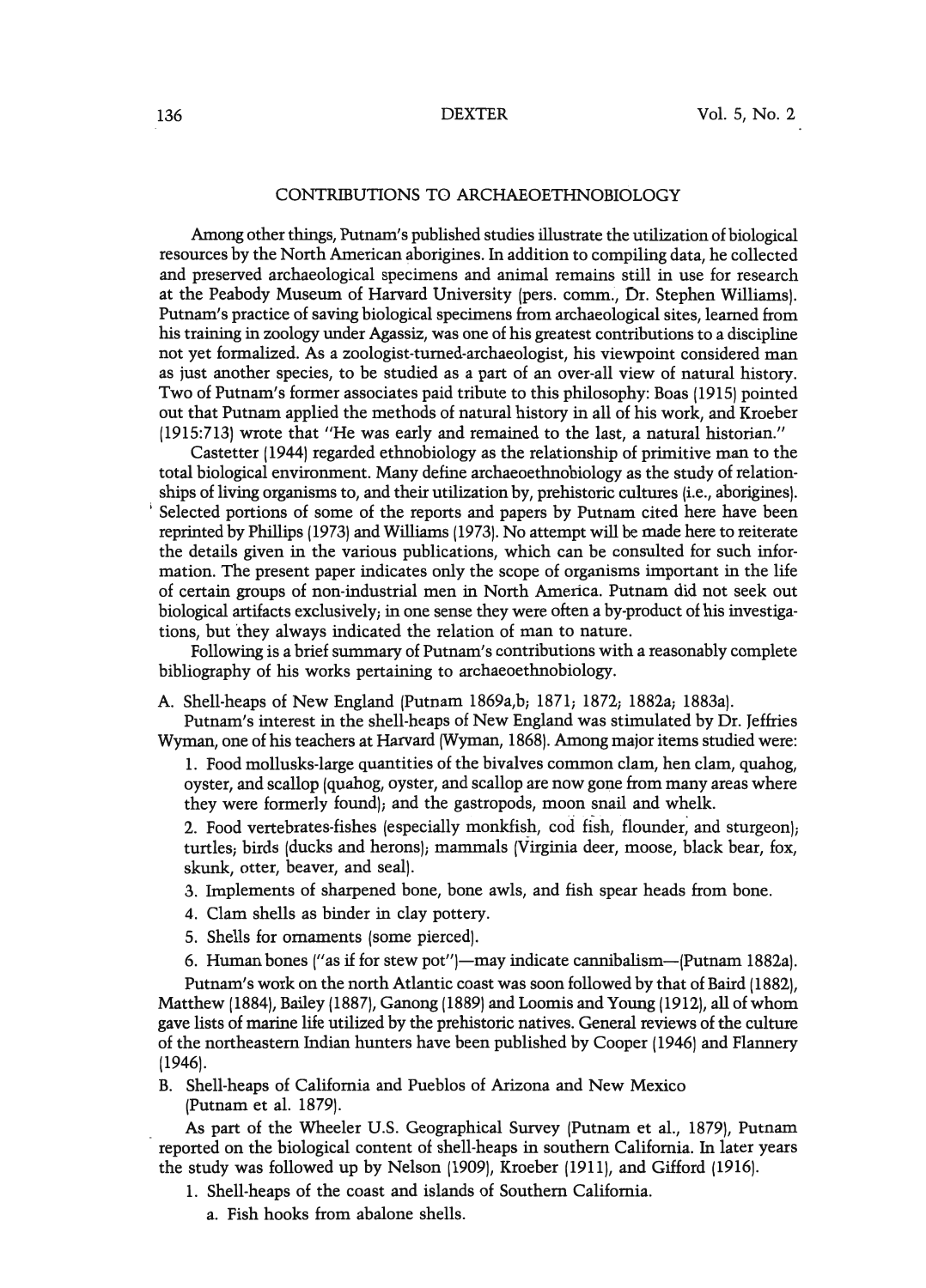b. Needles, pins, awls, fish hooks, harpoon points, knives, swords, daggers and ornaments from bone.

c. Harpoon points for fishing and wedge-shapedimplements from ribs of cetaceans.

d. Polishing bones and swords from lower jaw of porpoise.

e. Wooden swords and handles with inlay of abalone shell.

f. Whistles from tibia of deer and bones of birds.

g. Shell beads for ornaments on implements, and olive shells strung for beads.

h. Pendants made from scallop shells, the columella of snail shells, and the serrated lips of *Cyptea* (cowrie) shells.

i. Cups for holding paint made from small abalone shells and several species of bivalves and larger limpet shells.

j. Sharks teeth, cetacean teeth, rodent teeth as decorative pendants (possibly also, claws of bears and panthers).

k. Fabrics and rope from *Zostera* (eelgrass).

Putnam's service in developing anthropology in California has been outlined by Dexter (1966c), and his role in the Calaveras Skull controversy will soon be published (Dexter 1986).

- 2. Pueblos of Arizona and New Mexico
	- a. Cloth and nets from yucca fiber.
	- b. Twine and rope from twisted bark fiber (inner bark of trees).
	- c. Basket work from long stems of *[uncus* (sedges).
	- d. Brushes from soap-root (for washing hair).

Fewkes (1896a,b; 1904), a former colleague of Putnam, made a study of ethnobiology at the Tusayan pueblos in Arizona.

C. Ash pits (Ohio explorations) (Putnam 1882b; 1885; 1888).

1. Carbonized maize-a major food item.

- 2. Burnt seeds, nuts, and acorns, and pieces of grass matting.
- 3. Shells offresh-water clams for food, many with holes cut in center to make a hoe.

4. Bones of fishes, reptiles, birds and mammals used as food. Those of deer, elk (wapiti), and bear generally broken (to obtain marrow?).

5. Fish hooks and harpoon points from animal bones.

- 6. Implements made from animal bones and the antlers of deer and elk.
- 7. Awls, beads, and whistles (bird-call whistles), from hollow bones of birds.
- D. Indian mounds of Mississippi Valley (Putnam 1872b; 1874a; 1880a; 1883c; 1905; Metz and Putnam 1886).

Indian skulls from mounds at Dubuque, Iowa, were both short and high, and long and flat, suggesting a wide distribution and migration of both types. Putnam believed a movement had taken place from Mexico northward, and then returned to the south.

From a shell-bed at Rock Island, illinois, a human skull was found with shells of freshwater mussels, a freshwater snail *(Melania subsolida),* and several species of land snails. Putnam regarded this deposit as, "Ancient Indian" and not "Mount Builder" since the latter did not make shell-beds.

From mounds in the Cumberland Valley of Tennessee were found shell beads and pearls interpreted as toys in the graves of children.

From Ohio mounds:

1. Ornaments of shell including sea shells.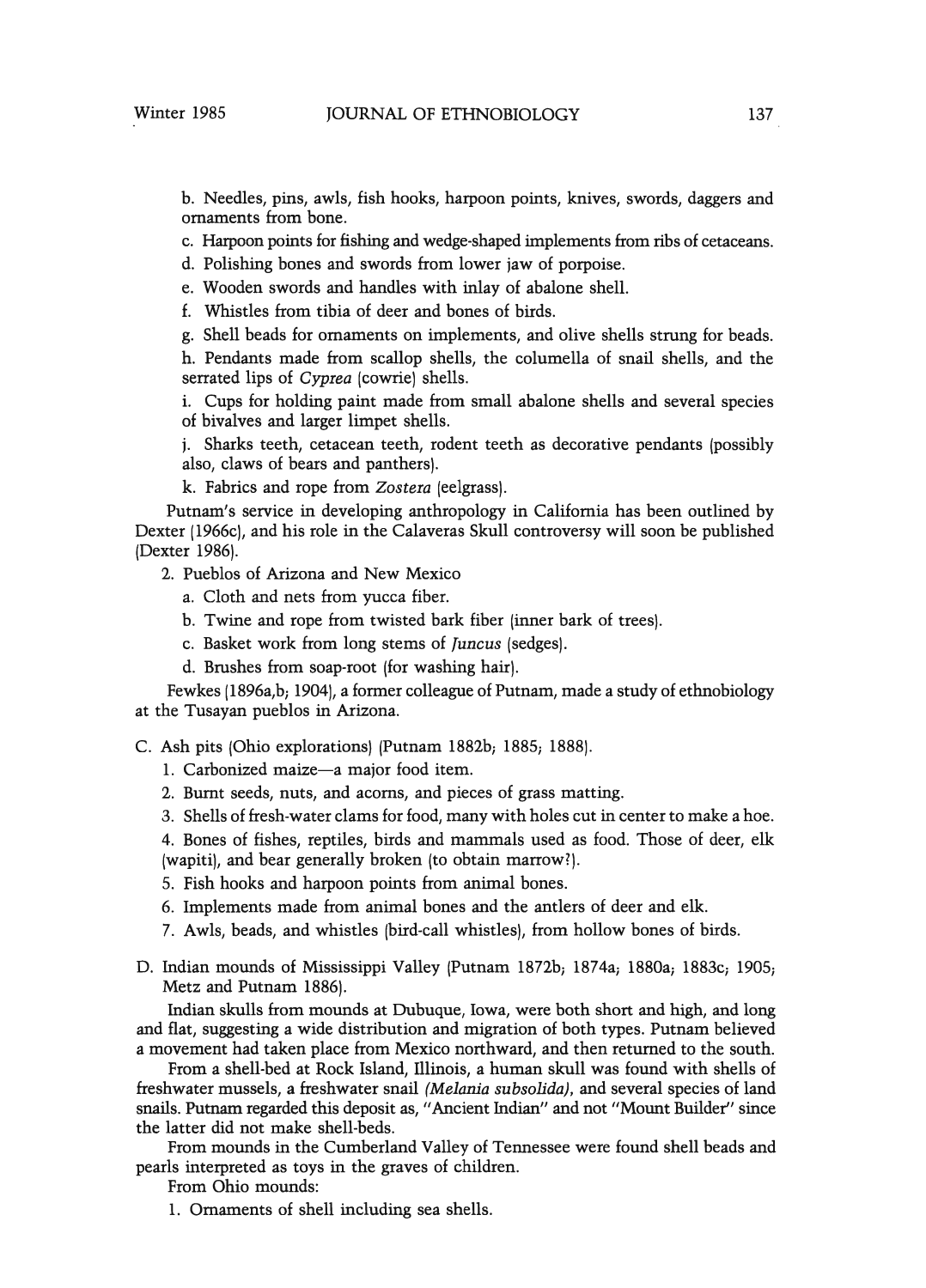2. Shell beads including a marine snail *(Marginella* sp.) with the apex cut off for stringing, and pearl beads from river mussels.

- 3. River clams (mussels) for food.
- 4. Split animal bones—mostly deer and bear (food).
- 5. Implements of bone including needles and awls.
- 6. Bear's teeth perforated for ornaments, some with pearls inserted.

Putnam's contributions to Ohio archaeology have been summarized (Dexter 1965), and the Putnam-Metz correspondence on mound explorations in Ohio has recently been published (Dexter 1982).

Further studies on the utilization of animal life (especially the mollusks) by prehistoric natives of the Mississippi Valley are included in works by Read (1903), Baker (1930, 1931, 1941), Morrison (1942), and Willoughby and Hooton (1975). A general review of the field of ethnoconchology has been published by Lambert (1960).

On a water bottle collected at Moundville, Alabama, there was a design identified by Witmer Stone as the Ivory-billed Woodpecker (Putnam 1905), now virtually extinct.

E. Stone Graves in Tennessee (Putnam 1878; 1880a,b).

With skeletal remains of "The Stone Grave People of Tennessee" were found:

- 1. Marine shells (including olive shells) from the Gulf Coast (trade goods).
- 2. Shell beads and ornaments; pearls.
- 3. Freshwater mussel shells (including a spoon made from one).
- 4. Animals bones-especially deer and birds.
- 5. Bone implements, needles, etc., awls from deer antlers.

6. Turtle shells (for rattles?). (See Dexter 1966d for an account of Putnam's work in herpetology).

- 7. Burnt corncobs and charred fragments of matting.
- 8. Pottery of clay mixed with broken shells.
- F. Cemeteries (Putnam 1874b; 1882b; 1883b; 1885; 1887; 1888).
	- 1. Essex County, Massachusetts.

a. Shell beads (Wampum). For shells used as money, see Ingersoll (1883) and Stems (1889).

b. Fish spears cut from bone (for use in future life).

- 2. Little Miami Valley, Ohio.
	- a. Shell ornaments.
	- b. Perforated clam shells (hoes?).
	- c. Animal bones (food).
	- d. Bone implements, including fish hooks from leg bones of deer.
	- e. "Salamander pots" (head of salamander modeled on edge or lip of vessel).
- G. Caves (Putnam 1875a,b,c; Putnam et al. 1879).
	- 1. Mammoth Cave of Kentucky.

Packard and Putnam (1879) published an account of "The Mammoth Cave and its Inhabitants," but archaeology was not included. Dexter (1985) recently described Putnam's scientific work in Mammoth Cave, including archaeology.

- 2. Salt Cave (near Mammoth Cave, Kentucky).
	- a. Bundles of fagots tied with twisted bark (burned for light or firewood?).
	- b. Reed torches.
	- c. Small fagots of inner bark; cloth of inner bark.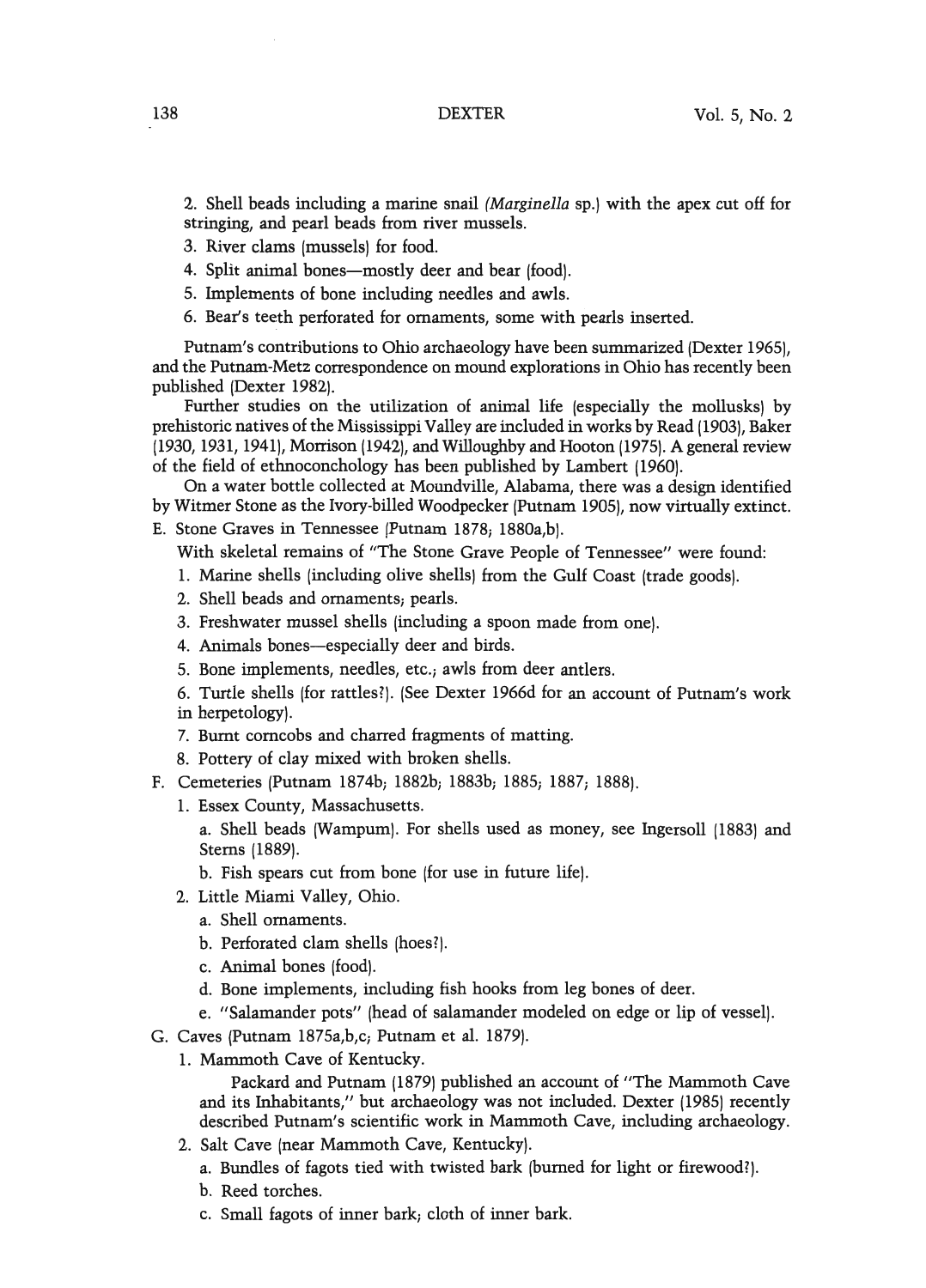- d. Sandals of braided, twisted leaves of rushes and cattails.
- e. Fragments of large gourds.
- f. Wooden dish.

g. River "muscles" (Putnam 1875a)-one with hole (hoe?). Putnam used the old spelling "muscle", Dexter (1961, 1967) has traced the history and use of the word "muscle" formerly used in place of the more familiar spelling "mussel".

h. Feathers (turkey?).

H. Surface finds (Putnam 1872c; 1873).

1. Turkey Hill, Ipswich, Massachusetts. Found stone ornament of soft slate (6.5 cm) representing a fish. Probably "worn as a medicine" (ie., votive), or to designate wearer "was a noted fisherman."

2. Seabrook, New Hampshire. Found was a carved stone representing a porpoise or white whale (Beluga Whale), made of sienitic rock  $(25 \times 5.5 \text{ cm})$  used as an ornament or totem.

#### **CONCLUSION**

Although not specifically an ethnobiologist, F.W. Putnam, a zoologist-turned archaeologist, contributed in many ways to the study of archaeoethnobiology. With his training in zoolology under Louis Agassiz, he studied man as another animal and was much concerned with man's utilizatin of biological resources.

#### LITERATURE CITED

- BAILEY, L.W. 1887. On the relics of the stone age in New Brunswick. Bull. Nat. Hist. Soc. of New Brunswick 6:3-16.
- BAIRD, SPENCER F. 1882. Notes on certain shell mounds on the coast of New Brunswick and of New England. Proceed. U.S. Nat. Mus. (for 1881) 4:292-297.
- BAKER, FRANK C. 1930. The use of animal life by the mound-building Indians of Illinois. Trans. Illinois. State Acad. Sci. 22:41-64.
- \_\_\_. 1931.Additional notes on animal life associated with the mound builders of Illinois. Trans. Illinois State Acad. Sci. 23:231-235.
- \_\_\_. 1941. A study in ethnology of the prehistoric Indians of Illinois, Part 2. Contributions to the archaeology of the illinois River Valley. Trans. Amer. Philos. Soc. 32:51-78.
- BOAS, FRANZ. 1915. Frederic Ward Putnam. Science 42:330-332.
- CASTETTER, EDWARD F. 1944. The domain of ethnobiology. Amer. Nat. 78:158-170.
- COOPER, JOHN M. 1946. The culture of the northeastern Indian hunters: a reconstructive interpretation. Pp. 272-306 In

Man in northeastern North America. Johnson, Frederick (ed.). Papers, Robert S. Peabody Found. for Arch. Vol. 3.

- DEXTER, RALPH W. 1961. Mussel Shoals vs. Muscle Shoals. Sterkiana 4:29-31.
- \_\_\_. 1965. Contributions of Frederic Ward Putnam to Ohio archaeology. Ohio J. Sci. 65:110-117.
- \_\_\_. 1966a. Frederic Ward Putnam and the development of museums of natural history and anthropology in the United States. Curator 9:151-155.
- \_\_\_. 1966b. Frederic Ward Putnam's interests ip natural history. Nature Study 20(3):1-2.
- \_\_\_. 1966c. Contributions of Frederic Ward Putnam to the development of anthropology in California. Sci. Ed. 50:314-318.
- \_\_\_. 1966d. Some herpetological notes and correspondence of Frederic Ward Putnam. J. Ohio Herp. Soc. 5:109-114.
- \_\_\_. 1967. Addenda on mussel vs. muscle. Sterkiana 27:1-2.
- \_\_\_. 1982. The Putnam-Metz correspondence on mound explorations in Ohio. Ohio Arch. 32(4):24-28.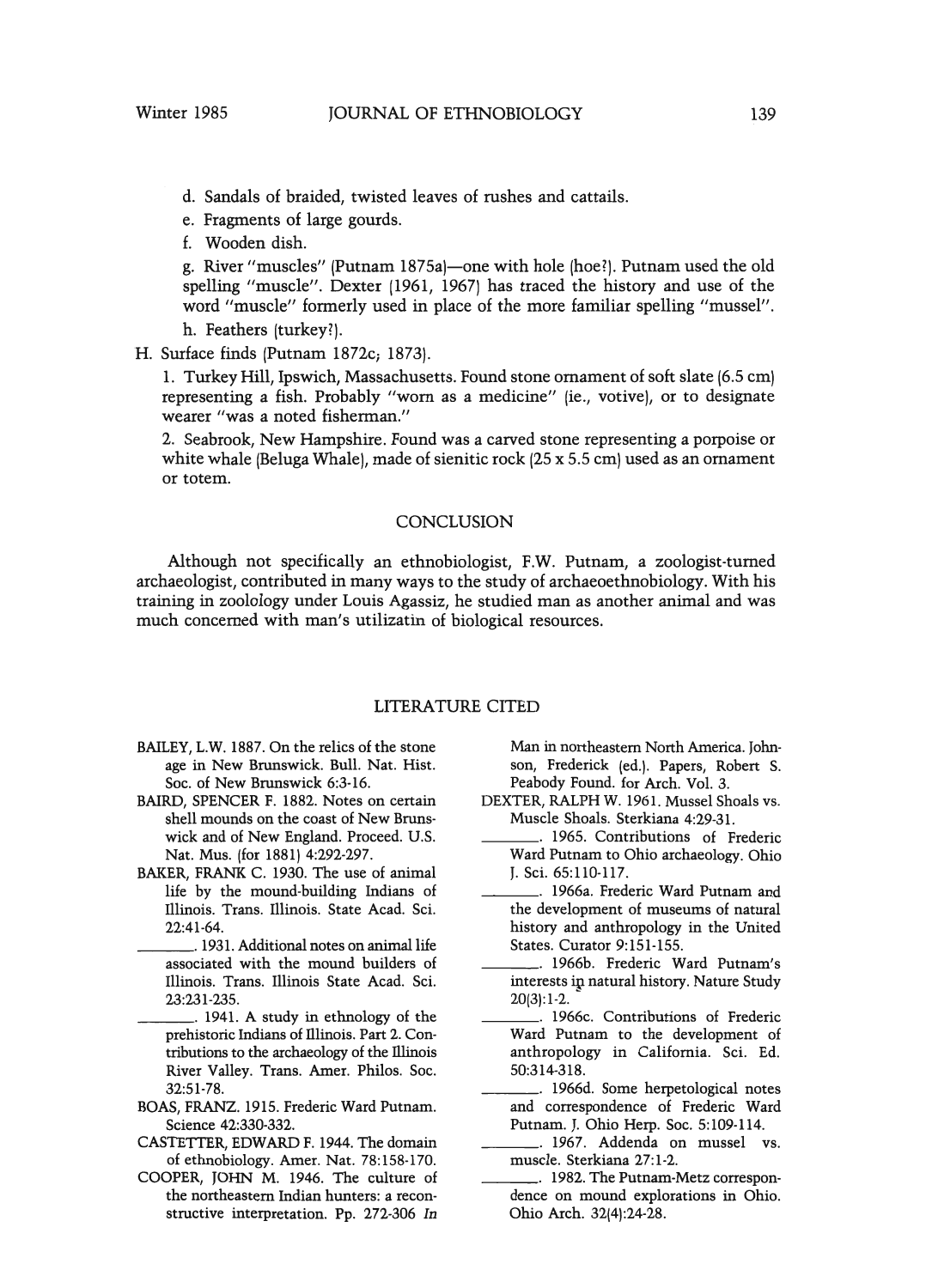### 140 DEXTER

#### LITERATURE CITED (Continued)

\_\_\_. 1985. F.W. Putnam's scientific studies at Mammoth Cave (1871-1881). NSS (Nat. Speleo. Soc.) Bull. 46:10-14.

- \_\_\_. 1986.Historical aspects of the Calaveras skull controversy. Amer. Antiquity (in press).
- FEWKES, J. WALTER. 1896a. A contribution to ethnobotany. Amer. Anthrop. 9:14-21.
- \_\_\_. 1896b. Pacific coast shells from prehistoric Tusayan pueblos. Amer. Anthrop. 9:359-367.
- \_\_\_. 1904. Two summers work in pueblo ruins. Bur. Amer. Ethnol. 22nd Annu. Rept. (for 1900-01):5-195.
- FLANNERY, REGINA. 1946. The culture of the northeastern Indian hunters: a descriptive survey. Pp. 262-305 *In* Man in northeastern North America. Johnson, Frederick (ed.). Papers, Robert S. Peabody Found. for Arch. Vol. 3.
- GANONG, W.F. 1889. The economic Mollusca of Acadia. Bull. Nat. Hist. Soc. of New Brunswick 8:3-116.
- GIFFORD, EDWARD W. 1916. Composition of California shellmounds. Univ. California Publ. in Amer. Arch. and Ethnol. 12:1-29.
- INGENSALL, ERNEST. 1883. Wampum and its history. Amer. Nat. 17:467-479.
- KROEBER, ALFREDL. 1911. Shell mounds at San Francisco and San Mateo. Records of the Past 10:227-228.

\_\_\_. 1915. Frederic Ward Putnam. Amer. Anthrop. 17:712-718.

- LAMBERT, R.J., JR. 1960. Review of the literature of ethno-conchology pertinent to archaeology. Sterkiana 2:1-8.
- LOOMIS,F.B. and D.B.YOUNG. 1912. On the shell heaps of Maine. Amer. Jour. Sci. 34:17-42.
- MATTHEW,G.F. 1884. Discoveries at a village of the stone age at Bocabec, New Brunswick. Bull. Nat. Hist. Soc. of New Brunswick 1:5-29.
- METZ, CHARLES L. and F.W. PUTNAM. 1886. Explorations in Ohio. The Marriott mound and its contents. 18th Annu. Rept., Peabody Mus. Amer. Arch. Ethnol., pp. 449-466.
- MORRISON, JOSEPH P.E. 1942. Preliminary report on mollusks found in the shell mounds of the Pickwick Landing Basin in the Tennessee River Valley. Bur. Amer. Ethnol., Bull. 129:339-392.
- NELSON, N.C. 1909. Shell mounds of the San

Francisco Bay region. Univ. California Publ. Amer. Arch. and Ethnnol. 7:309-356.

- PACKARD, ALPHEUS S. and F.W. PUTNAM. 1879. The Mammoth Cave and its inhabitants. Salem Press, Salem, Mass.
- PHILLIPS, PHILIP (ed.). 1973. Antiquities of the new world. Early explorations in archaeology. Vol. 8. The archaeology reports of Frederic Ward Putnam (from the Annual Repts. of the Peabody Museum of Amer. Arch. Ethnol., Cambridge, 1875- 1903) AMS Press, Inc., N.Y.
- PUTNAM, FREDERIC W. 1869a. On shellheaps in Essex County, Massachusetts. Bull. Essex Insti. 1:123.
- \_\_\_. 1869b. On skulls of several species of bears ... found in a shellheap on Goose Island, Massachusetts. Bull. Essex Insti. 1:138.
- 1871. Indian relics from Beverly. Bull. Essex Insti. 3:123-125.
- \_\_\_. 1872a. Indian shell heaps. Bull. Essex Insti. 4:122-123.
- \_\_\_. 1872b. Note on ancient races of America. Proceed. Boston Soc. Nat. Hist. 15:228-229.
- \_\_\_. 1872c. Description of an ancient Indian carving found in Ipswich. Bull. Essex Insti. 4:156-158.
- \_\_\_. 1873. On stone implements and a carved stone representing a cetacean found at Seabrook, N.H. Bull. Essex Insti. 5:111- 114.
- \_\_\_. 1874a. Notice of Indian skull from shellbed on Rock Island, Illinois. Bull. Essex Insti. 6:70-72.
- \_\_\_. 1874b. Indian remains from Essex County, Massachusetts. Bull. Essex Insti. 6:17-19.
- \_\_\_. 1875a. Archaeological explorations in Indiana and Kentucky. Amer. Nat. 9:410-415.
- \_\_\_. 1875b. Archaeological researches in Kentucky. Bull. Essex Insti. 7:2-9.
- \_\_\_. 1875c. Archaeological researches in Kentucky and Indiana, with description of Salt Cave. Proceed. Boston Soc. Nat. Hist. 17:314-332.
- \_\_\_. 1878.Archaeological explorations in Tennessee. Bull. Essex Insti. 10:72-85.
- \_\_\_. 1880a. Archaeological explorations in Tennessee. Proceed. Boston Soc. Nat. Hist. 20:331-333.
	- \_\_\_. 1880b. Archaeological explorations